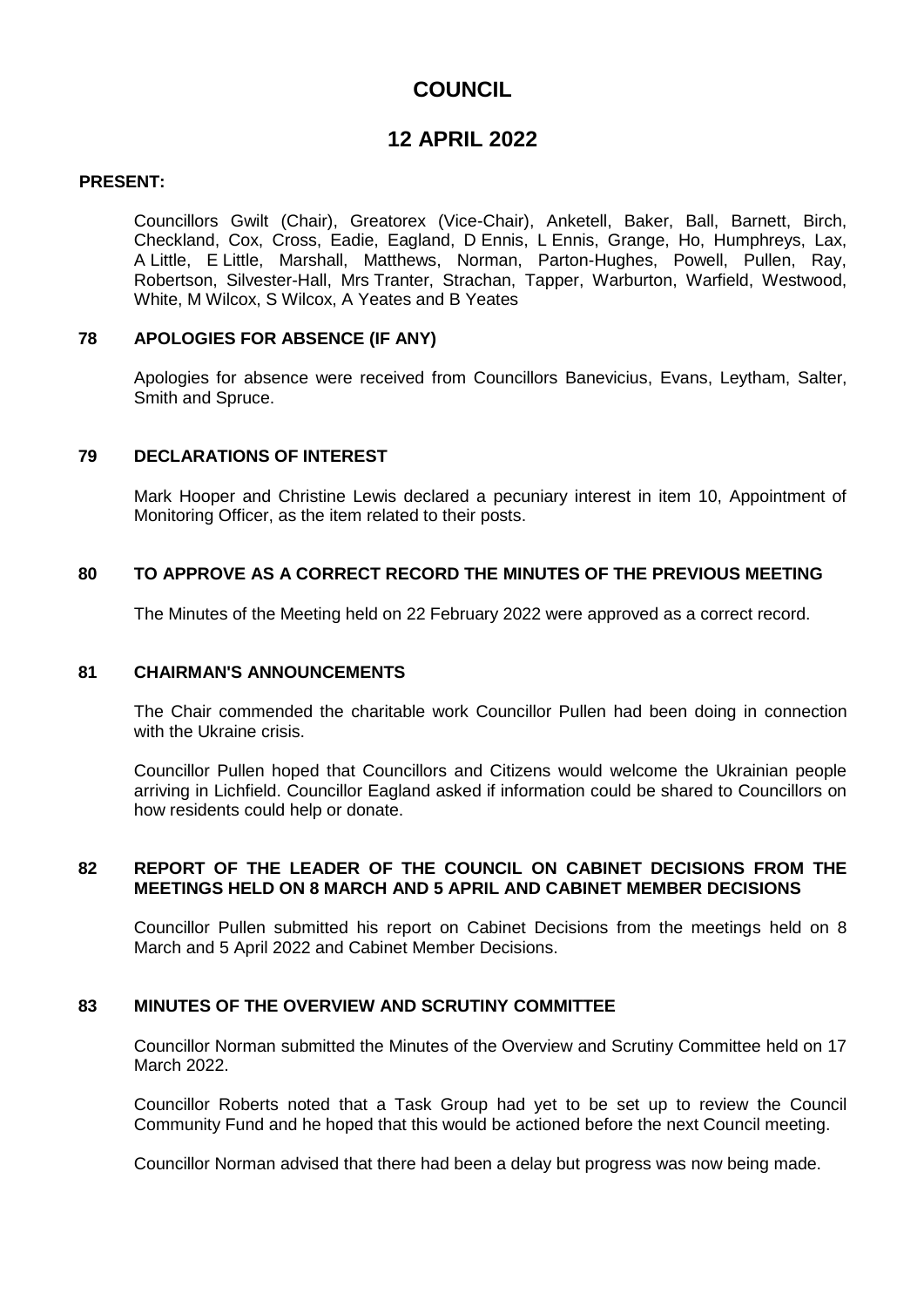#### **84 MINUTES OF THE PLANNING COMMITTEE**

It was proposed by Councillor Marshall, seconded by Councillor Baker and

**RESOLVED:** That the Minutes of the Meetings of the Planning Committee held on 7 March 2022 be approved and adopted

#### **85 MINUTES OF THE REGULATORY AND LICENSING COMMITTEE**

It was proposed by Councillor B Yeates, seconded by Councillor Barnett and

**RESOLVED:** That the Minutes of the Meeting of the Regulatory and Licensing Committee held on 9 March 2022 be approved and adopted.

### **86 MINUTES OF THE EMPLOYMENT COMMITTEE**

Councillor Robertson commented that he was happy to see the real Living Wage mentioned but would like to see a stronger commitment to it, as paying staff less than this wage was inconsistent to LDC's Wellbeing and Belonging Strategy.

It was proposed by Councillor Matthews, seconded by Councillor Warburton and

**RESOLVED:** That the Minutes of the meeting held on 30 March 2022 be approved and adopted.

### **87 APPOINTMENT OF MONITORING OFFICER**

Members were advised that the Local Government and Housing Act (1989) obliged the Council to nominate one of its officers as a Monitoring Officer.

It was proposed by Councillor Lax, seconded by Councillor Powell and

**RESOLVED: (1)** That the designation of Mark Hooper, Governance Manager as the Monitoring Officer be approved.

 **(2)** That the designation of Christine Lewis, Principal Governance Officer as the Deputy Monitoring Officer be approved.

(MARK HOOPER AND CHRISTINE LEWIS DELCARED A PECUNIARY INTEREST AND LEFT THE ROOM DURING CONSIDERATION OF THIS ITEM)

#### **88 PAY POLICY STATEMENT**

Members noted the Council's duty under Section 38 of the Localism Act 2011 to prepare and publish an annual Pay Policy Statement and gave consideration to the updated Pay Policy Statement for 2022.

Councillor Robertson stated that nearly 10% of employees were earning less than the real Living Wage and asked that these salaries be re-examined.

Councillor White commented that LDC was compliant with the National Living Wage standards which are set by government.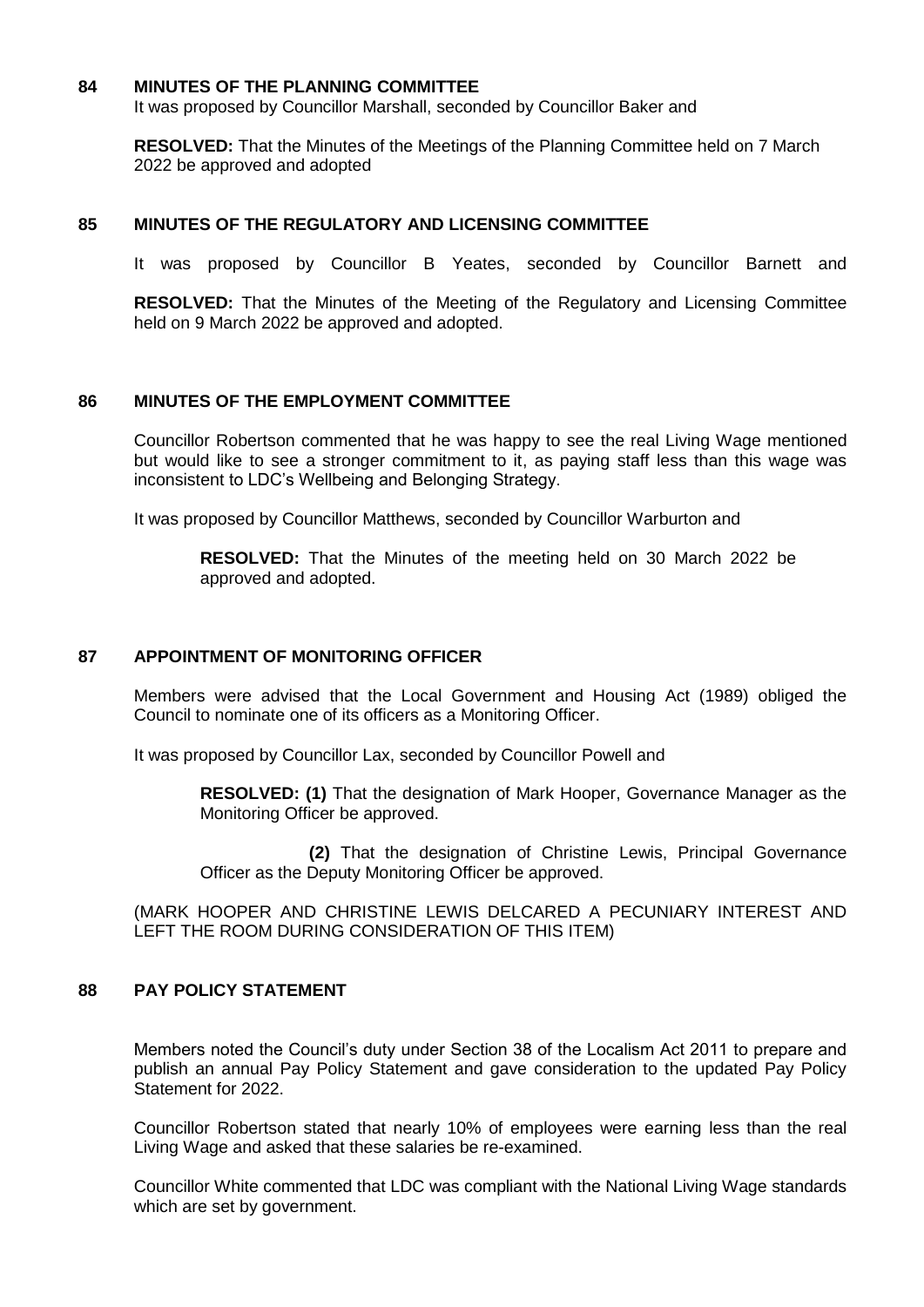It was moved by Councillor Pullen, seconded by Councillor Marshall and

**RESOLVED:** That the updated Pay Policy Statement as submitted be approved for publication.

## **89 UPDATE TO THE CONSTITUTION (SCHEME OF DELEGATION)**

It was proposed by Councillor Lax, seconded by Councillor Pullen and

**RESOLVED:(1)** That the Head of Operational Service be delegated:

"Powers and functions of the Council in relation to Street Trading in Council owned parks and public open space"

**(2)** That the delegation to the Head of Regulatory Services, Housing & Wellbeing be amended to:

"The power to suspend or revoke private hire/taxi licences."

## **90 QUESTIONS**

## **Questions under Procedure Rule 11.2 for Council**

## **Q1. Question from Councillor Anketell to the Cabinet Member for Climate Change & Recycling**

"In December 2019 Lichfield District Council declared a climate emergency and to become carbon neutral by 2050.

What communications has he had with the Cabinet Member for the Local Plan, council officers and others about finding ways under current powers to encourage or incentivise future planning applications for housing and other buildings in Lichfield District to include solar PVs on their roofs and/or walls in order to help reach that target?

This is particularly urgent in the light of the recent IPCC report that the current plans of the UK government mean that the UK will fail to meet even its own inadequate targets in our acknowledged climate emergency."

## **Response from the Cabinet Member for Climate Change & Recycling**

"Cllr Anketell may wish to familiarise himself with the Local Plan 2040 review and in particular Local policy SD2: Renewable and low carbon energy and Strategic policy 10 (SP10): Sustainable development.

These identify this council's support for solar, wind and other renewable energy sources in future developments to make a positive and marked contribution to moving towards a zerocarbon economy. The Local Plan 2040 states that new development should reduce energy consumption through sustainable approaches to building design and layout, such as through the use of low-impact materials and high energy efficiency; and incorporate renewable or low carbon energy technologies, where appropriate.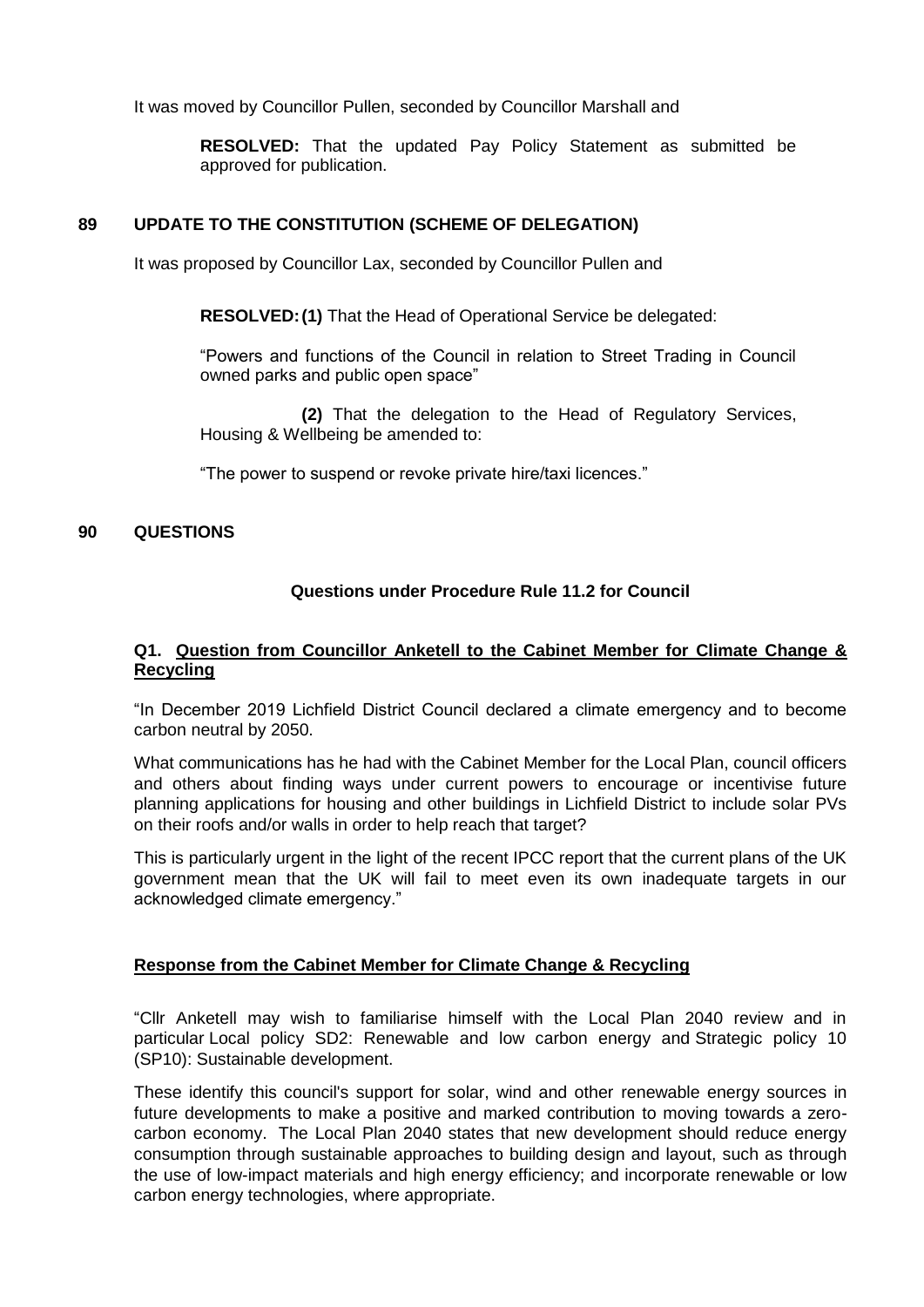The Cabinet member for the Local Plan will be looking, after submission of our Local Plan 2040 for public examination, to work with officers to bring forward a review of our current Supplementary Planning Documents to look at what further measures we can introduce, to add to what is already set out in the Local Plan 2040 document."

## **Councillor Anketell asked the following Supplementary Question:**

Councillor Antetell referred to measures used elsewhere to encourage the installation of solar power in new buildings and asked "Does the Cabinet Member not wish to fulfil his brief on Climate Change?"

## **Response from the Cabinet Member for Climate Change & Recycling**

"Thank you for the question. I can assure you that we are looking all the time at how we can make things better, make things greener. So, one of the things we're looking at is solar power. We are looking to put solar panels in our green fields and on buildings. This is something that worries me but it's something that we possibly need to do but it's finding that fine line where we can do both.

I'd love to see the documentation and the information you've got from Bristol and anything else. There are already councillors here sending me information. I'm working with the officers all the time to make things a lot better for everybody. Thank you."

## **Q2. Question from Councillor Norman to the Cabinet Member for Regulatory, Housing & Health**

"At the last meeting of Council, in reply to my concern over the support he gave an application in Lichfield City that was recommended for refusal by our Planning Officers, the Chair of the Planning Committee said: "It became obvious to me that there was a very, very strong tide of opinion which was very much for the application" and that "If I had not expressed an opinion at that point the Planning Committee would not have been fulfilling its role to represent the views of the people of the District."

Does the Cabinet Member for Regulatory, Housing & Health agree with him that the popularity of an application might legitimately override the planning considerations, both local and national, that I understood were the main considerations that members of a planning committee should consider?"

## **Response from the Cabinet Member for Regulatory, Housing & Health**

"I would draw attention to the House of Commons Briefing Paper No 01030 issued 30 August 2019 titled: "Must planning committees follow officers' advice in reaching decisions" and section 3 Probity in Planning.

#### "3.1 The Nolan Committee

The Nolan Committee, reporting on standards in public life in 1997, argued that councillors should be more willing to take decisions against the advice of officers:

 "Paragraph 286: It should be firmly stated that there is nothing intrinsically wrong if planning committees do not invariably follow the advice of officers. Planning officers exist to advise planning committees, which are entitled to reach their own decisions by attaching different weight to the various planning criteria which are relevant to an application. If a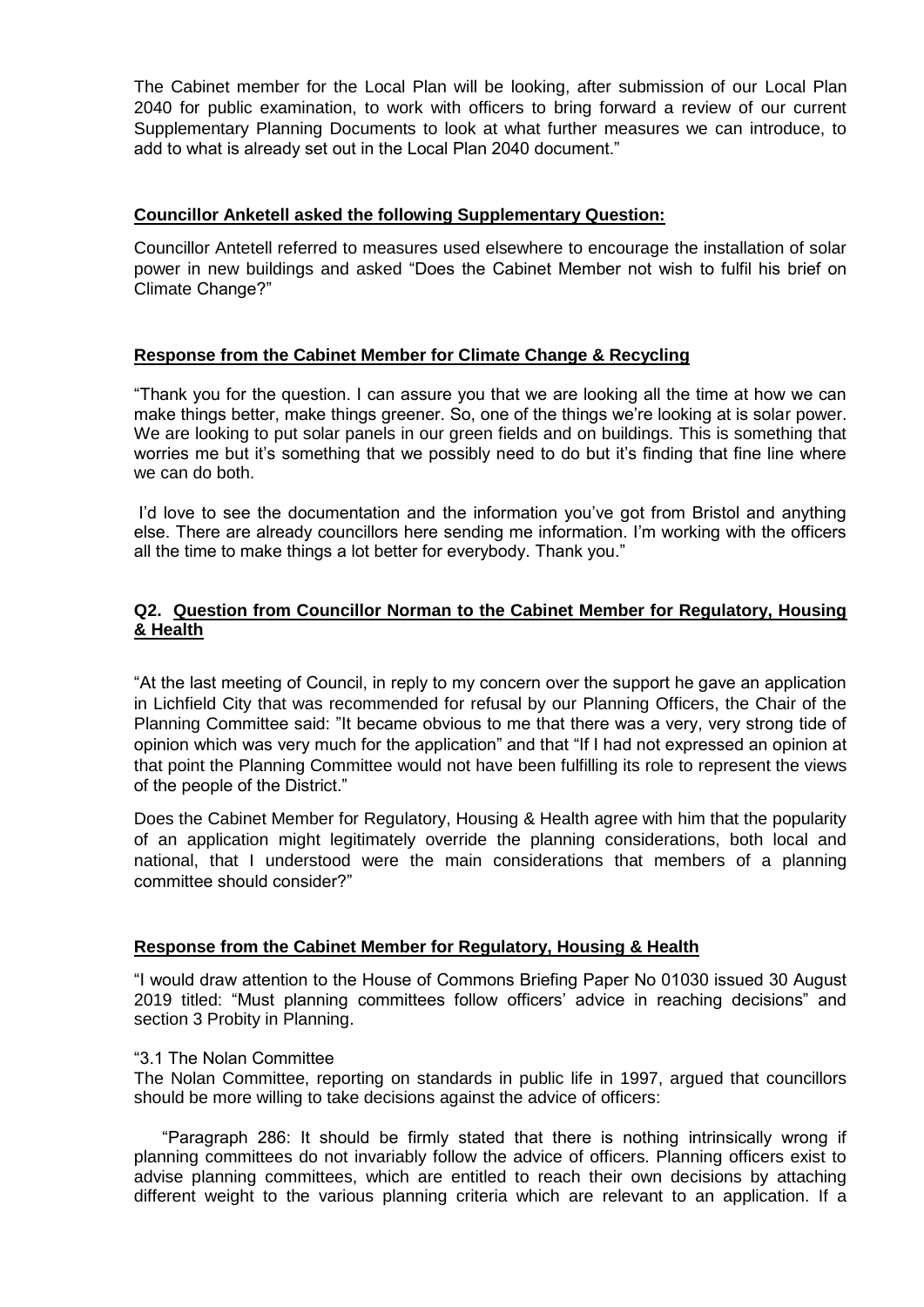decision is thought to be perverse, a planning officer should so advise the committee, but respect the committee's conclusion."

I note in the particular application giving rise to this question, neither the senior planning Officer or the planning solicitor thought it necessary to advise the Committee they thought their decision was perverse. The representatives of the main Heritage Assets, the Cathedral and Erasmus Darwin supported the application. They strongly disagreed with Historic England's opinion that the development would have an overriding harmful impact on a number of heritage aspects.

The Briefing Paper continues:

 "Paragraph 289: Councillors themselves may be influenced by feelings which do not derive from dispassionate examination of the planning issues. They may see themselves as leaders of local opinion rather than as judges, and they may even have been elected on a specific platform of opposing or supporting a particular development or type of development. In our view, if planning decisions by local authorities were to be regarded as quasi-legal decisions, in which councillors played a role similar to that of inquiry inspectors or judges, there would be no point in involving councillors in such decisions. They might as well be taken by planning officers, or by inspectors."

"This conclusion surprised many in the planning field, mainly because they felt that the analysis did not take account of the main issue – the policy framework. The Sweet & Maxwell Planning Encyclopedia commented:

The missing element in the Committee's analysis is the policy framework within [which] decisions must be taken, comprising both national policy (now principally represented by the PPGs) and local policy (now principally represented by the development plan). It is the policy framework which places the greatest constraints upon councillors' ability to reflect local community interests. The principal reason for Britain's national policy framework, indeed, is the need to pursue objectives, such as housing targets, that will often override local community wishes. Part of the impetus for planning gain is that the practice, as with its counterparts in other countries, minimises the cost to local communities of accommodating growth that is the product of national forces. (Sweet & Maxwell Encyclopaedia of Planning Law and Practice, Monthly Bulletin August 1997 page 19)"

The main planning matter the committee were required to consider was the question of balance between public benefit and heritage assets. The purpose of the planning system is to ensure sustainable developments happen in the right place at the right time for the benefit of the economy and the local community.

The Members of the committee come from wards across the District and must be apolitical in their decision making.

The Members took the view the public benefit outweighed the heritage considerations. This is a genuine planning consideration that neither overrides national or local policy. Based on sound planning grounds I fully agree with the comments made by the Chair of Planning who in that role should remind the members of the key issues.

Quite often in making a planning decision it is a matter of weighing up competing issues. In so doing the members reached a different outcome to the recommendation, which they are fully entitled to do. The question is suggesting Committee Members should always follow a recommendation which begs the question, what is the point of having a Planning Committee of elected Members if they always follow the Officers' recommendations?"

#### **Councillor Norman asked the following Supplementary Question:**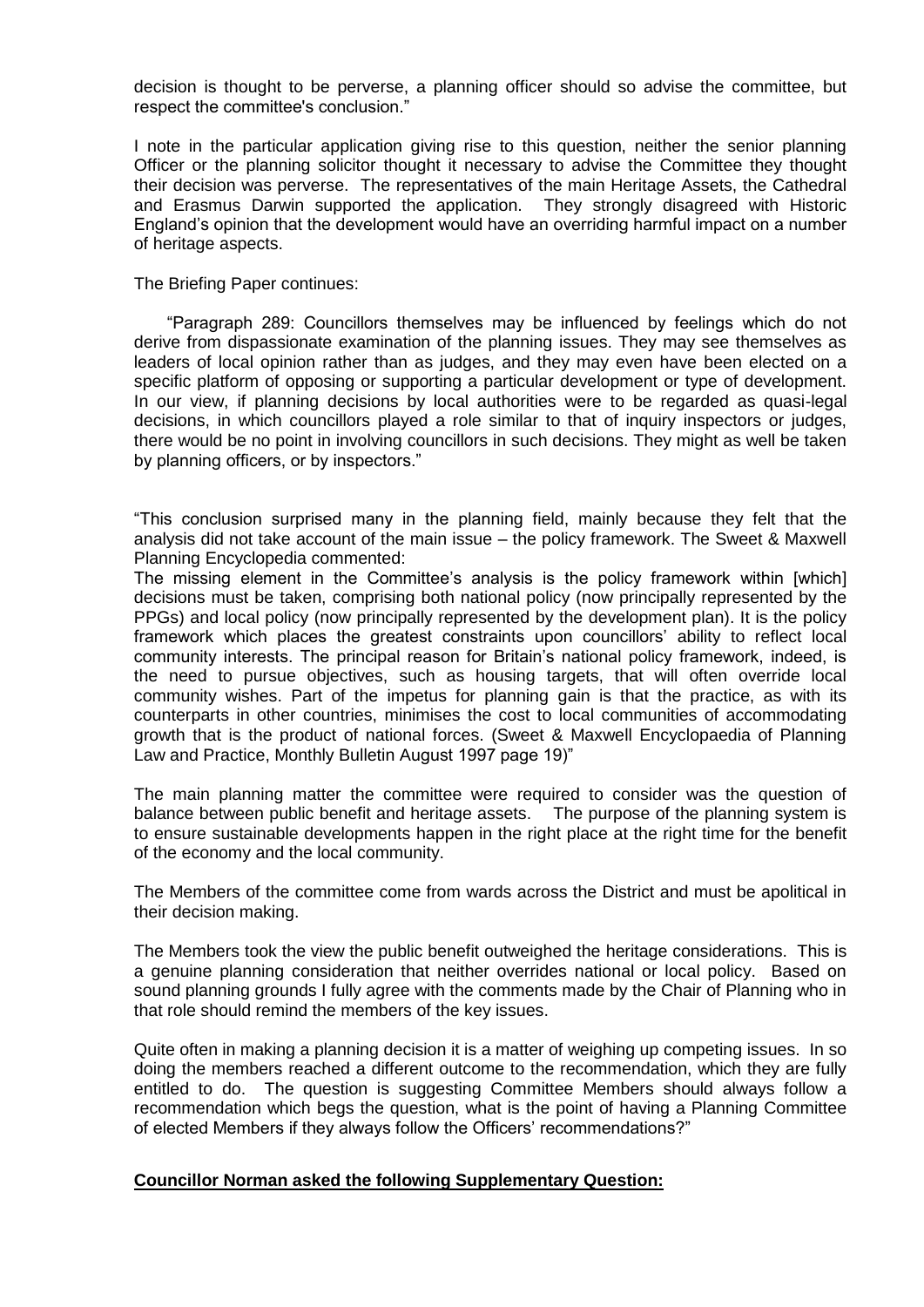"I'm interested in the Blue Hoardings Site in Burntwood which is designated as a town centre both in the Local Plan and in the Neighbourhood Plan. The Chair of Planning at the time spoke in favour of the developer, which was a planning application for housing, against this. In other words the Chair spoke against the Local Plan and the Neighbourhood Plan and I'd like to know if the Cabinet Member is happy with this?"

### **Response from the Cabinet Member for Regulatory, Housing & Health**

"As reflected in my answer, I'm happy with the approach taken by the Chair on such matters. The question Councillor Norman put forward and his supplemental seem to suggest that at all times you follow all recommendations without due regard for all the planning policies and weighing up the pros and cons. My answer makes it clear that the role of each individual member of the Planning Committee is to weigh up the balance against competing interests and this is what is done throughout. So, I agree with the Chair and what he said at the meeting and I agree with him on what he said concerning Burntwood. Otherwise the members of the committee may as well not turn up and engage in the process of weighing up recommendations and balancing competing interests because that is what happens all the time in planning applications"

## **Q3. Question from Councillor Norman to the Chair of the Council**

"At the last meeting of Council, which he chaired, I started to speak on the Labour amendment for a one-year council tax freeze at 1 hour and 16 minutes into the meeting and at 1 hour,19 minutes and 42 seconds in he ruled, despite my protestations, that I had, had my 10 minutes allowed [under Procedure Rule 15.4].

Can he explain why he misled the Council meeting?"

#### **Response from the Chair of The Council**

"Cllr Norman is of course correct; I apologise for cutting him short and at the next meeting of the Council I will be stepping down as Chairman"

#### **91 EXCLUSION OF PUBLIC & PRESS**

**RESOLVED:** That as publicity would be prejudicial to the public interest by reason of the confidential nature of the business to be transacted, the public and press be excluded from the meeting for the following items of business, which would involve the likely disclosure of exempt information as defined in Paragraph 3 of Part 1 of Schedule 12A of the Local Government Act 1972

#### **IN PRIVATE**

## **92 CONFIDENTIAL REPORT OF THE LEADER OF THE COUNCIL ON CABINET MEMBER DECISIONS**

Councillor Pullen submitted his report on confidential Cabinet Member Decisions and answered Members questions.

### **93 CONFIDENTIAL MINUTES OF THE OVERVIEW AND SCRUTINY COMMITTEE**

Councillor Leytham submitted the confidential Minutes of the Overview and Scrutiny Committee held on 17 March 2022 and answered Members questions